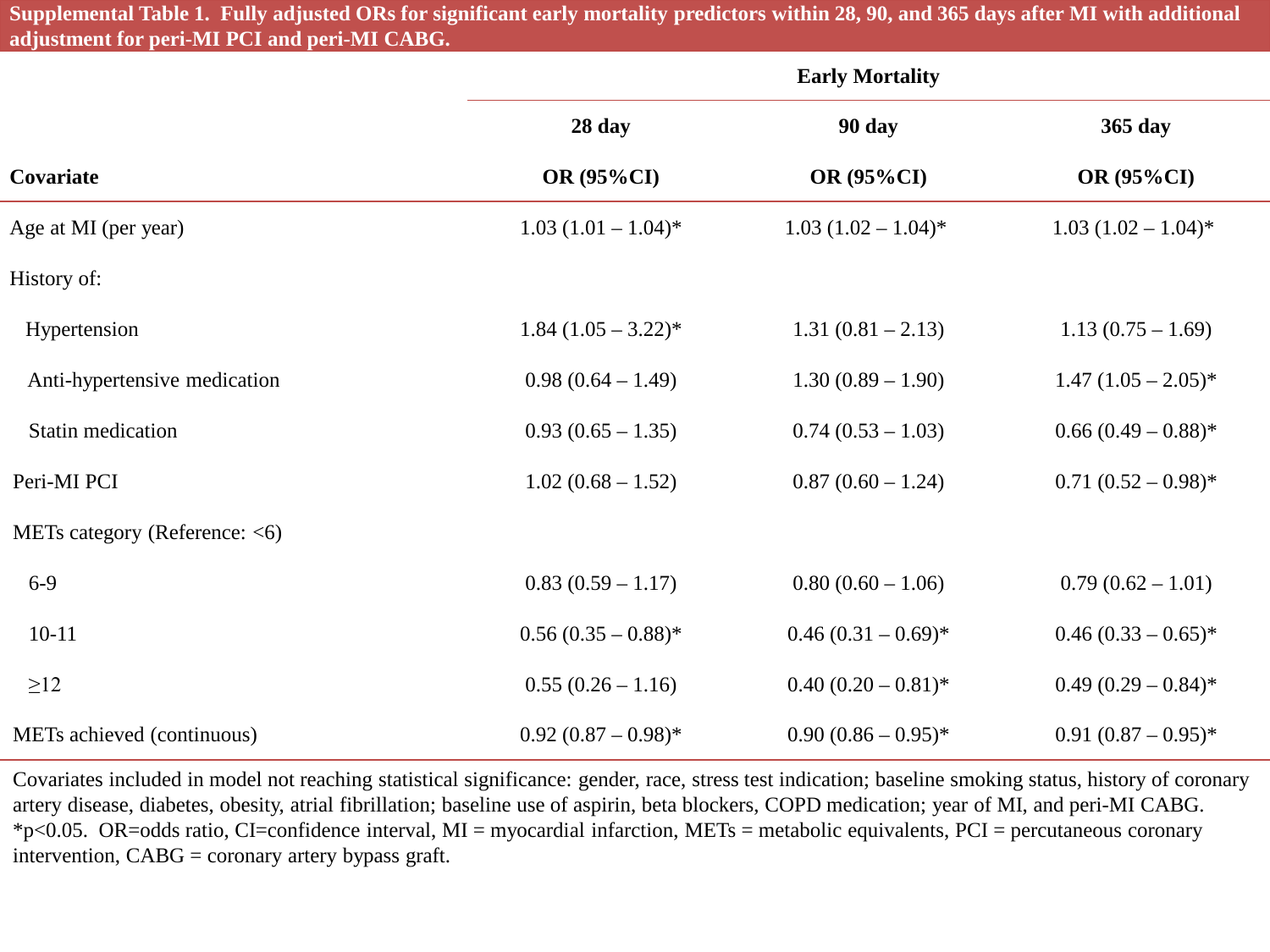**Supplemental Table 2. Fully adjusted ORs for significant early mortality predictors within 28, 90, and 365 days after MI with additional adjustment for interaction of age and exercise capacity.**

|                                  | <b>Early Mortality</b> |                        |                        |
|----------------------------------|------------------------|------------------------|------------------------|
|                                  | 28 day                 | 90 day                 | 365 day                |
| Covariate                        | <b>OR (95%CI)</b>      | <b>OR (95%CI)</b>      | <b>OR (95%CI)</b>      |
| Age at MI (per year)             | $1.03 (1.01 - 1.06)^*$ | $1.02 (1.01 - 1.05)^*$ | $1.03 (1.02 - 1.04)^*$ |
| History of:                      |                        |                        |                        |
| Hypertension                     | $1.84 (1.05 - 3.22)^*$ | $1.31(0.81 - 2.12)$    | $1.13(0.75-1.69)$      |
| Anti-hypertensive medication     | $0.97(0.63 - 1.49)$    | $1.30(0.89 - 1.89)$    | $1.46 (1.04 - 2.03)^*$ |
| <b>Statin medication</b>         | $0.91(0.62 - 1.32)$    | $0.73(0.52 - 1.02)$    | $0.65 (0.49 - 0.86)^*$ |
| METs category (Reference: $<$ 6) |                        |                        |                        |
| $6-9$                            | $0.82(0.58 - 1.17)$    | $0.76(0.58 - 1.06)$    | $0.77(0.60 - 1.00)$    |
| $10 - 11$                        | $0.55(0.35-0.88)$ *    | $0.46(0.31-0.68)$ *    | $0.46 (0.33 - 0.64)^*$ |
| $\geq$ 12                        | $0.55(0.25-1.19)$      | $0.42 (0.20 - 0.86)^*$ | $0.49(0.28-0.86)$ *    |
| METs achieved (continuous)       | $0.92(0.87-0.98)*$     | $0.90(0.86-0.94)$ *    | $0.90(0.87-0.94)$ *    |

Covariates included in model not reaching statistical significance: gender, race, stress test indication; baseline smoking status, history of coronary artery disease, diabetes, obesity, atrial fibrillation; baseline use of aspirin, beta blockers, COPD medication; year of MI, and interaction term of age and exercise capacity. \*p<0.05. OR=odds ratio, CI=confidence interval, MI = myocardial infarction, METs = metabolic equivalents.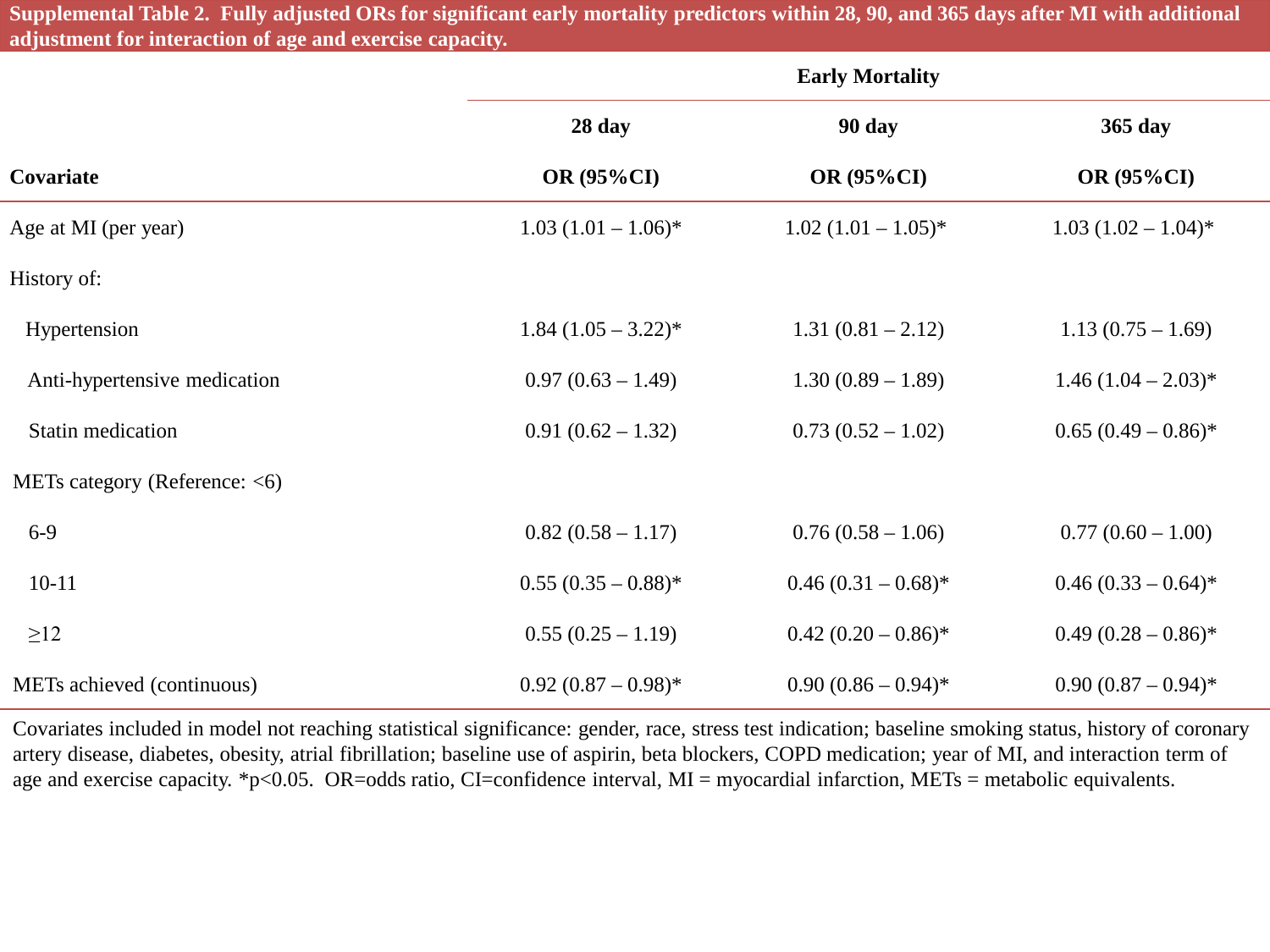**Supplemental Table 3. Fully adjusted ORs for significant early mortality predictors within 28, 90, and 365 days after MI excluding individuals with history of coronary artery disease at baseline.**

|                                  | <b>Early Mortality</b> |                        |                        |
|----------------------------------|------------------------|------------------------|------------------------|
|                                  | 28 day                 | 90 day                 | 365 day                |
| Covariate                        | <b>OR (95%CI)</b>      | <b>OR (95%CI)</b>      | <b>OR (95%CI)</b>      |
| Age at MI (per year)             | $1.03 (1.01 - 1.04)^*$ | $1.03 (1.02 - 1.04)^*$ | $1.03 (1.02 - 1.04)^*$ |
| History of:                      |                        |                        |                        |
| Hypertension                     | $1.88 (1.06 - 3.36)^*$ | $1.41(0.85 - 2.33)$    | $1.12(0.75-1.69)$      |
| Anti-hypertensive medication     | $0.97(0.63 - 1.50)$    | $1.28(0.87-1.89)$      | $1.48 (1.06 - 2.06)^*$ |
| Statin medication                | $0.87(0.58 - 1.31)$    | $0.69(0.48-1.01)$      | $0.67 (0.51 - 0.90)^*$ |
| METs category (Reference: $<$ 6) |                        |                        |                        |
| $6-9$                            | $0.77(0.54 - 1.11)$    | $0.77(0.57-1.05)$      | $0.76(0.58-0.99)*$     |
| $10 - 11$                        | $0.56(0.35-0.91)^{*}$  | $0.47(0.31-0.71)$ *    | $0.46 (0.33 - 0.66)^*$ |
| $\geq$ 12                        | $0.55(0.26-1.17)$      | $0.42(0.21-0.84)$ *    | $0.49(0.29-0.85)^*$    |
| METs achieved (continuous)       | $0.92(0.87-0.98)$ *    | $0.90(0.86-0.95)^*$    | $0.91(0.87-0.95)^*$    |

Covariates included in model not reaching statistical significance: gender, race, stress test indication; baseline smoking status, history of diabetes, obesity, atrial fibrillation; baseline use of aspirin, beta blockers, COPD medication, and year of MI. \*p<0.05. OR=odds ratio, CI=confidence interval, MI = myocardial infarction, METs = metabolic equivalents.